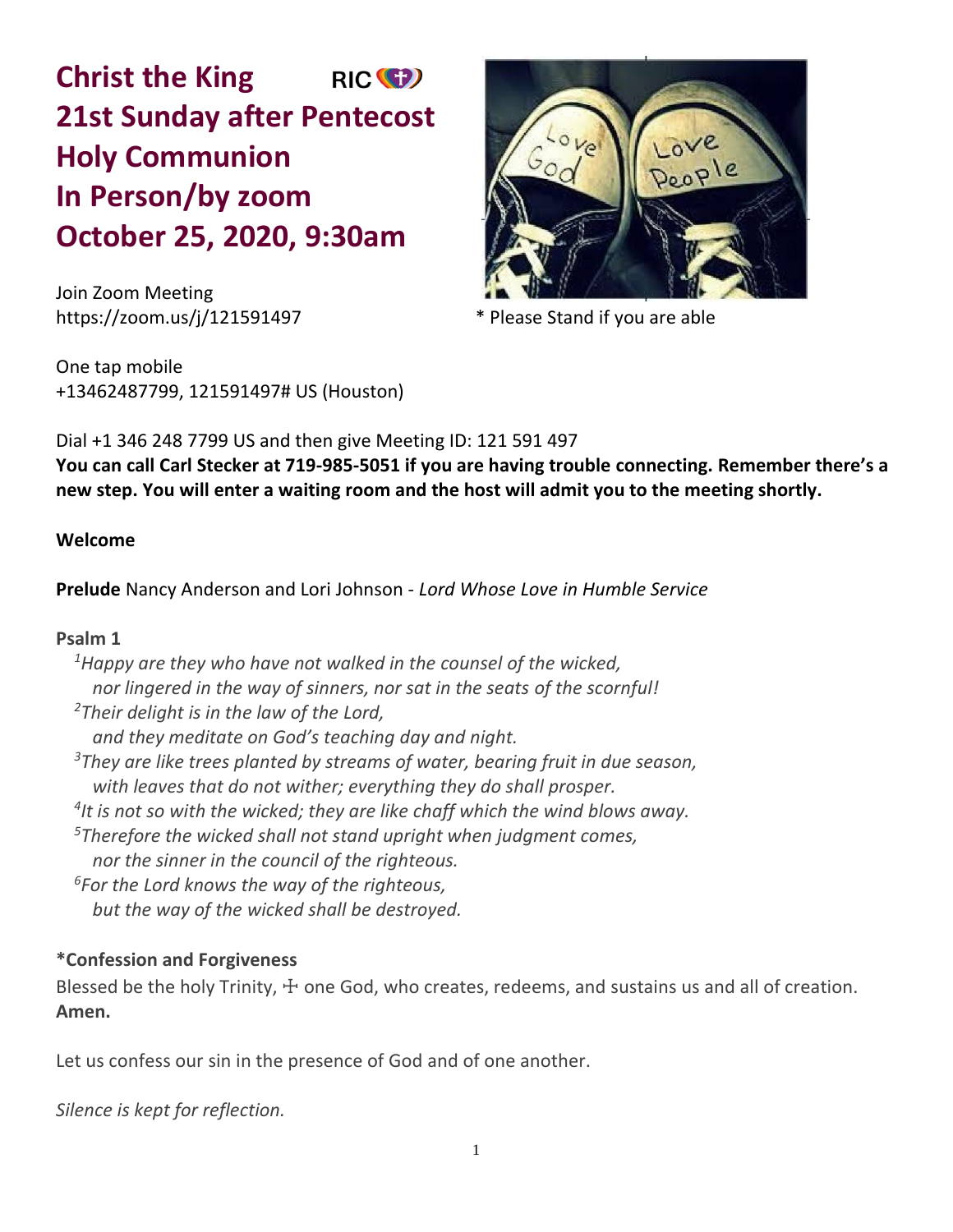Faithful God, **have mercy on us. We confess that we are captive to sin and cannot free ourselves. We turn from your loving embrace and go our own ways. We pass judgment on one another before examining ourselves. We place our own needs before those of our neighbors. We keep your gift of salvation to ourselves. Make us humble, cast away our transgressions, and turn us again to life in you through Jesus Christ, our Savior and Lord. Amen.**

God hears the cries of all who call out in need, and through his death and resurrection, Christ has made us his own. Hear the truth that God proclaims:

Your sins are forgiven in the name of  $\pm$  Jesus Christ.

Led by the Holy Spirit, live in freedom and newness to do God's work in the world. **Amen.**

## **\*Greeting**

The grace of our Lord Jesus Christ, the love of God, and the communion of the Holy Spirit be with you all. **And also with you.**

**\*Hymn of Praise** *Great God, Your Love Has Called Us* ELW 358 verse 1we, by love, Great God, your love has called us here, for  $\mathbf{1}$ **as** We come with self flict - ed and  $\overline{2}$  $in$ pains of bro - ken trust Great God, in Christ 3 you call our name and then re - ceive **us**  $\overline{4}$ Then take the towel, and break the bread, and  $hum - ble$  us, and Great God, in Christ you live, set **us** free your life to your d still love were made. Your liv - ing like ness we hear. cho - sen wrong, half - free, half - bound by ner chains,  $in$ **as** your own, not through some mer it, right, or claim, call us friends. Suf - fer and serve till all are fed, Give us your Spir - it's joy to share. lib  $\sim$  $er - ty$ beyed. We come, with all though marred, dis - hon - ored, dis -  $\circ$  our so - cial forc - es swept a by long, by pow'rs and sys  $\sim$ tems by your gra - cious love a - lone. but We strain to glimpse your and show how grand - ly love in - tends to work till all cre turn from guilt and dull de - spair, and of - fer all that to your your heart and mind call hear, find. to love  $\mathsf{to}$ yet close con-fined, seek ing hope for  $hu$ man kind. mer  $cy$ seat and find you kneel - ing at our feet. a tion sings, to fill all worlds, to crown all things. faith while love mak - ing all can do  $1S$ things new.

Text: Brian A. Wren, b. 1936<br>Music: RYBURN. Norman Cocker, 1889–1953<br>Text © 1977, rev. 1995 Hope Publishing Company, Carol Stream, IL 60188. All rights reserved.<br>Music: © Oxford University Press. Used by permission.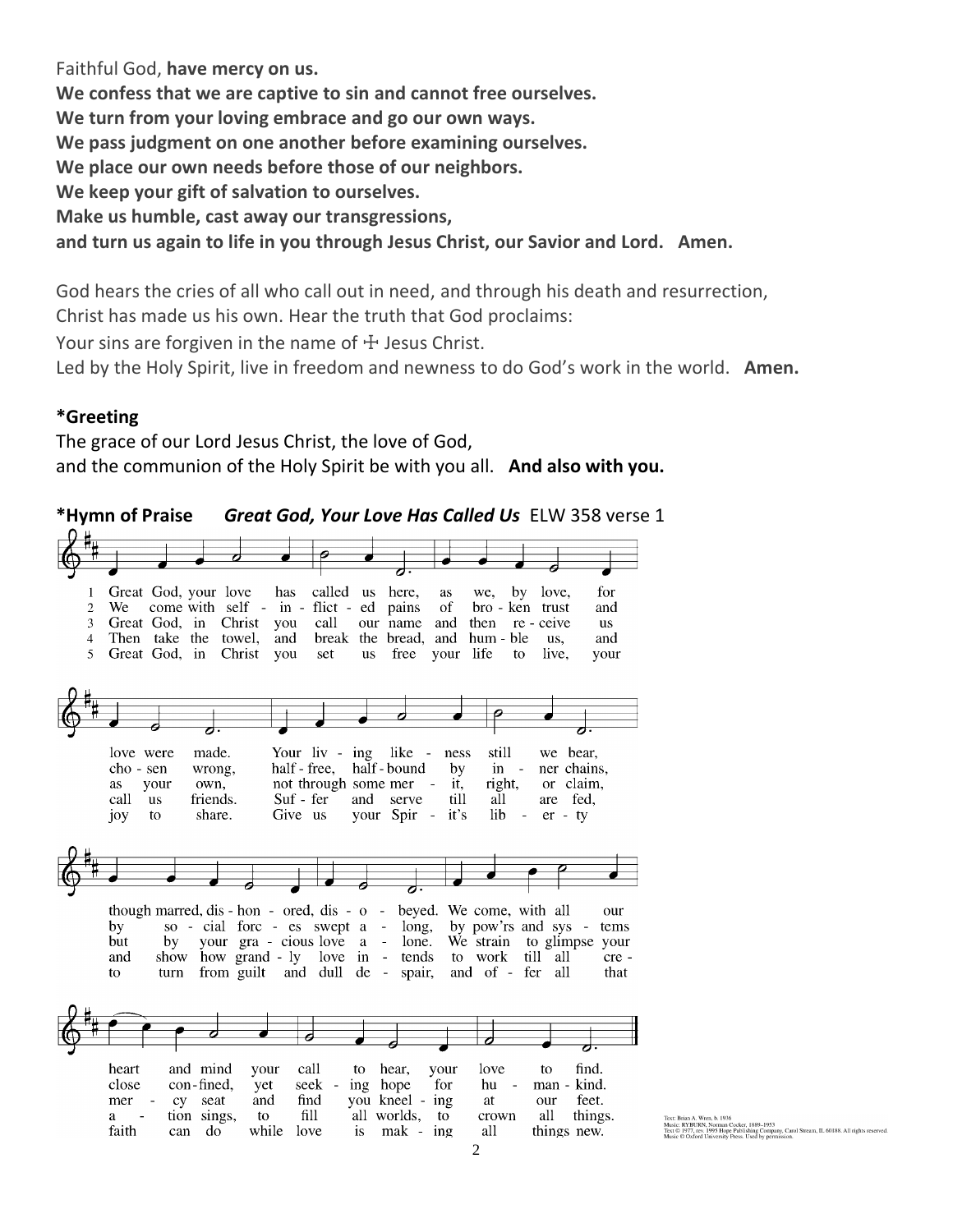# **\*Prayer of the Day**

O Lord God, you are the holy lawgiver, you are the salvation of your people. By your Spirit renew us in your covenant of love, and train us to care tenderly for all our neighbors, through Jesus Christ, our Savior and Lord. **Amen.**

# **Reading: 1 Thessalonians 2:1-12**

*Paul uses maternal imagery to depict the caring and nurturing relationship he shares with the Thessalonian Christians. When he first came to their city it was not to benefit himself but to share the gospel with them, which was his responsibility as an apostle of Christ.*

<sup>1</sup>You yourselves know, brothers and sisters, that our coming to you was not in vain, <sup>2</sup>but though we had already suffered and been shamefully mistreated at Philippi, as you know, we had courage in our God to declare to you the gospel of God in spite of great opposition.  $3$ For our appeal does not spring from deceit or impure motives or trickery, <sup>4</sup>but just as we have been approved by God to be entrusted with the message of the gospel, even so we speak, not to please mortals, but to please God who tests our hearts. <sup>5</sup>As you know and as God is our witness, we never came with words of flattery or with a pretext for greed; <sup>6</sup>nor did we seek praise from mortals, whether from you or from others, <sup>7</sup>though we might have made demands as apostles of Christ. But we were gentle among you, like a nurse tenderly caring for her own children. <sup>8</sup>So deeply do we care for you that we are determined to share with you not only the gospel of God but also our own selves, because you have become very dear to us. <sup>9</sup>You remember our labor and toil, brothers and sisters we worked night and day, so that we might not burden any of you while we proclaimed to you the gospel of God. <sup>10</sup>You are witnesses, and God also, how pure, upright, and blameless our conduct was toward you believers.  $^{11}$ As you know, we dealt with each one of you like a father with his children,  $^{12}$ urging and encouraging you and pleading that you lead a life worthy of God, who calls you into his own kingdom and glory.





The gospel according to Mathew chapter 22. **Glory to you, O Lord.**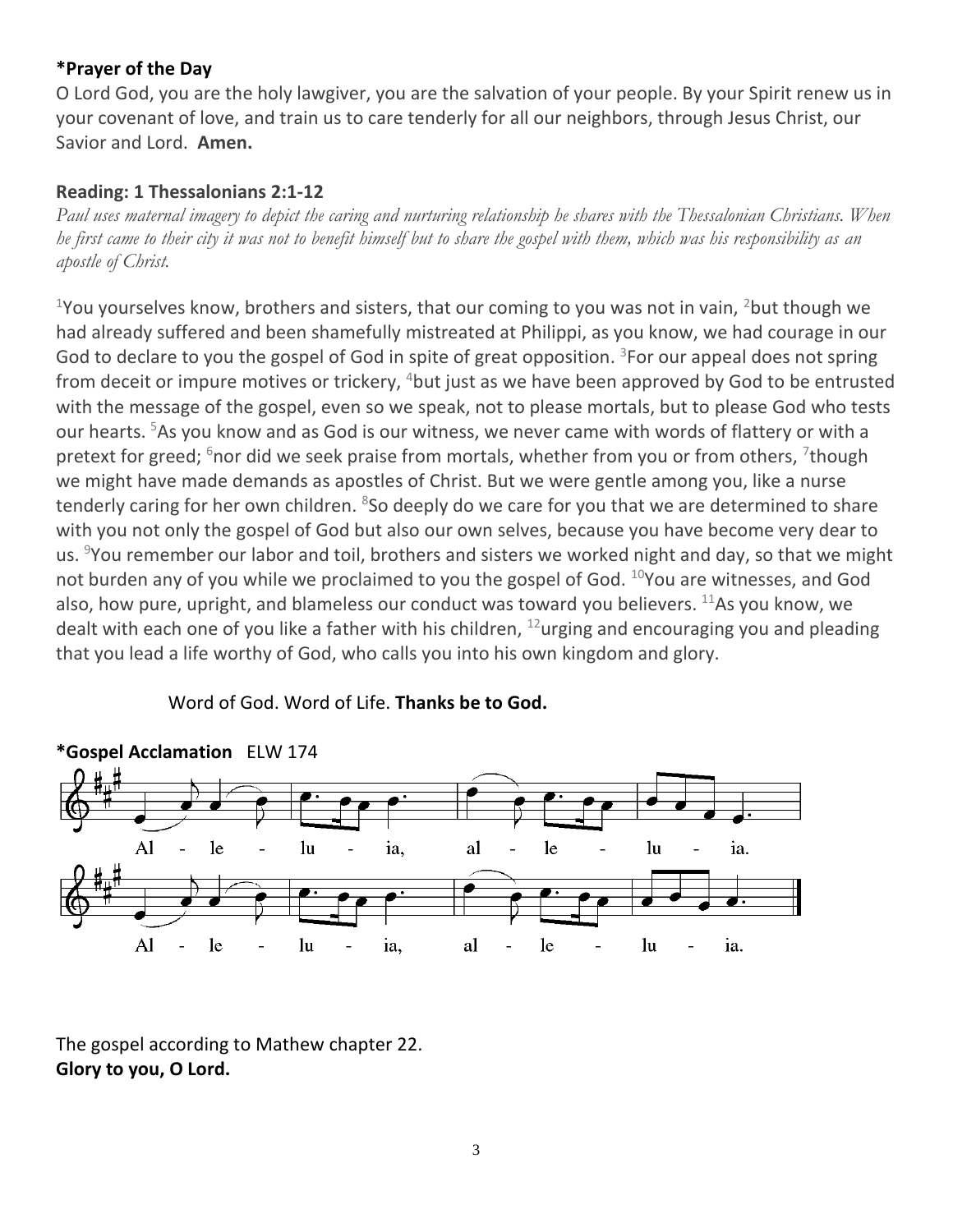## **\*Matthew 22:34-46**

*Put on the spot by the Pharisees, Jesus displays wisdom by summarizing the law of God in just two commandments and by demonstrating the Messiah must be more than the son of David.*

 $34$ When the Pharisees heard that [Jesus] had silenced the Sadducees, they gathered together,  $35$  and one of them, a lawyer, asked him a question to test him. <sup>36</sup> "Teacher, which commandment in the law is the greatest?" <sup>37</sup>He said to him, "You shall love the Lord your God with all your heart, and with all your soul, and with all your mind.' <sup>38</sup>This is the greatest and first commandment. <sup>39</sup>And a second is like it: 'You shall love your neighbor as yourself.'  $40$ On these two commandments hang all the law and the prophets."

 $41$ Now while the Pharisees were gathered together, Jesus asked them this question:  $42$ "What do you think of the Messiah? Whose son is he?" They said to him, "The son of David." <sup>43</sup>He said to them, "How is it then that David by the Spirit calls him Lord, saying,

<sup>44</sup> The Lord said to my Lord, "Sit at my right hand, until I put your enemies under your feet"?  $45$ If David thus calls him Lord, how can he be his son?"  $46$ No one was able to give him an answer, nor from that day did anyone dare to ask him any more questions.

The good news of the Lord. **Praise to you, O Christ.**

**Children's sermon**

**Sermon**

**Hymn of the Day:** *We Rise (Video)*

## **Prayers of Intercession**

With confidence in God's grace and mercy, let us pray for the church, the world, and all those in need…

Lord, in your mercy, **hear our prayer.**

Listen as we call on you, O God, and enfold in your loving arms all for whom we pray, in the name of Jesus Christ our Lord. **Amen.**

## **Peace** *(Please stay seated)*

The peace of Christ be with you always. **And also with you.**

## **Offering Message**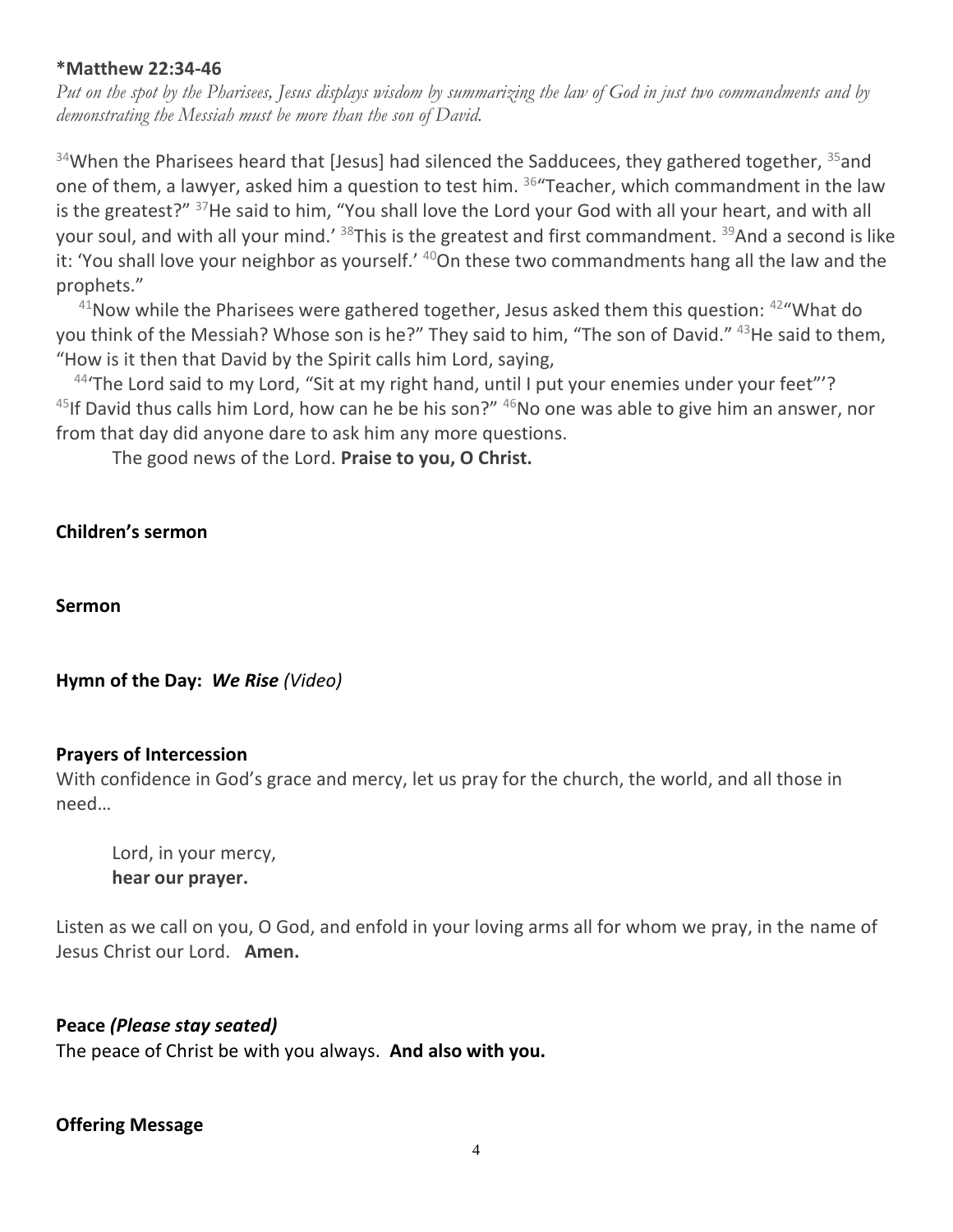## **Children's Song** *They'll Know We Are Christians By Our Love*

1. We are one in the spirit, We are one in the Lord, We are one in the Spirit, We are one in the Lord, And we pray that all unity may one day be restored.

### **Refrain**:

 And they'll know we are Christians by our love, by our love, Yes they'll know we are Christians by our love.

2. We Will walk with each other, We will walk hand in hand, We will walk with each other, We will walk hand in hand, And together we'll spread the news that God is in our land. Refrain

## **Offering Prayer**

Blessed are you, O God, maker of all things. You have set before us these gifts of your good creation. Prepare us for your heavenly banquet, nourish us with this rich food and drink, and send us forth to set tables in the midst of a suffering world, through the bread of life, Jesus Christ, our Savior and Lord. **Amen.**

### **\*Great Thanksgiving**

The Lord be with you **And also with you.** Lift up your hearts **We lift them to the Lord** Let us give thanks to the Lord our God **It is right to give our thanks and praise…** 

#### **\*Words of Institution**

## **\*Lord's Prayer**

**Our Father in heaven, hallowed be your name,**

**your kingdom come, your will be done,**

 **on earth as in heaven.**

 **Give us today our daily bread.**

**Forgive us our sins as we forgive those who sin against us.**

**Save us from the time of trial**

**and deliver us from evil.**

**For the kingdom, the power,**

**and the glory are yours,**

**now and forever. Amen.**